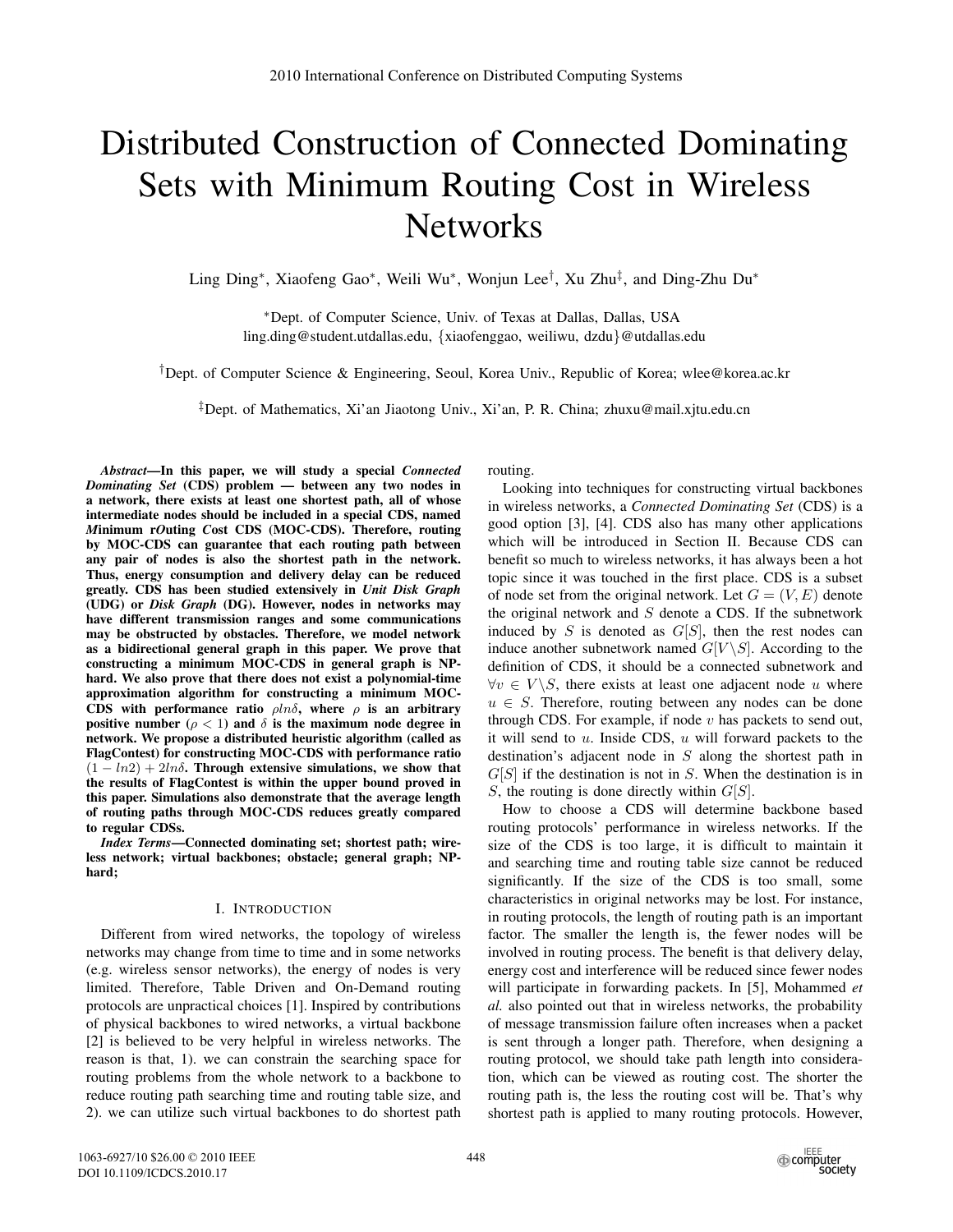

Fig. 1. Illustration of regular CDS and MOC-CDS. (a) A minimum Regular CDS. (b) A minimum MOC-CDS.

most current CDS-based routing protocols only focus on how to reduce the size of CDS while sacrificing shortest path properties in original networks. For example, in Fig. 1 (a), the shortest path between A and C is  $\{A, B, C\}$  with length of 2. However, through the chosen minimum CDS, the routing path between A and C will become  $\{A, D, E, F, C\}$ , with length twice as the original shortest path. Therefore, the routing cost between A and C will increase twice if we use a CDS-based routing protocol.

To solve the problem of increasing routing cost, [5] proposed a concept of *diameter*, which was used to evaluate the length of the longest path between any pair of nodes in a given connected network. Based on *diameter*, [6] presented another concept — *Average Backbone Path Length* (ABPL). Both of the two papers proposed algorithms to achieve balance between the size of minimum CDS and diameter or ABPL in subnetworks induced from CDS. Unfortunately, they did not touch the field of a CDS with minimum routing cost, even though they noticed the importance of routing path length. Routing paths through their CDSs are not guaranteed to be the shortest path within the original network.

To keep the advantages of CDS and conquer the augment of path length in CDS, in this paper, we study a special CDS problem — *M*inimum r*O*uting *C*ost *C*onnected *D*ominating *S*et (MOC-CDS). Besides the constraints of CDS, MOC-CDS has an additional constraint that between any pair of nodes, there exists at least one shortest path in the network, all of whose intermediate nodes must be included in MOC-CDS. Thus, packages can be delivered through MOC-CDS with the same routing cost as that in the original network. For example, in Fig. 1 (b), according to the constraints of MOC-CDS, node  $(B, D, E, F, H)$  should be selected as a minimum MOC-CDS. Hence, the shortest path between  $A$  and  $C$  will still be  $\{A, B, C\}$  with same length of 2 as that in the original network.

In addition, due to the instability of topology in wireless networks, it is necessary to update nodes' information periodically to adapt to the change of networks' topology. However, if we update topology in a centralized way, the cost is extremely high. Instead, we should implement a distributed local update strategy. On the other hand, a huge amount of computation cost — for instance, computing a shortest path in the whole network, is also an obstacle to centralized algorithms when the number of nodes in networks are dramatically large. All in all, proposing an efficient distributed algorithm for MOC-

CDS becomes practical in wireless networks.

In wireless networks, it is assumed that nodes are homogeneous, sharing the same transmission range. However, in practice, transmission ranges of all nodes are not necessarily identical [7]. On the other hand, radio wave transmission range [8] is not the only reason to determine whether two nodes can communicate or not. In fact, in radio wave transmission based wireless networks, communications among nodes may be obstructed by some obstacles such as buildings and mountains. Therefore, *Unit Disk Graph* (UDG) or *Disk Graph* (DG) may not be a good choice for modeling wireless networks. In addition, communication between two nodes should base on the fact that the two nodes can receive messages from each other. Based on the above factors, we model our networks as a bidirectional general graph.

Our contributions include four aspects in this paper, as shown below:

- 1) We propose a special CDS problem (MOC-CDS) which not only has constraints of classical CDS but also has minimum routing cost constraint.
- 2) We prove that selecting a minimum MOC-CDS from a given network is NP-hard.
- 3) We prove that the approximation ratio in terms of CDS size for MOC-CDS cannot achieve  $\rho ln \delta$  unless  $NP \subseteq$  $DTIME(n^{O(\log \log n)})$ , where  $\rho$  is an arbitrary positive<br>number  $(a < 1)$  and  $\delta$  is the maximum node degree in number ( $\rho < 1$ ) and  $\delta$  is the maximum node degree in network.
- 4) We design an efficient distributed algorithm (named FlagContest) to select a MOC-CDS with approximation ratio of  $(1 - ln2) + 2ln\delta$ .

The rest of the paper will be organized as follows: in Section II, we will review some related work on CDS. In Section III, we will introduce the communication model and discuss the detailed description of MOC-CDS. An equivalent problem (named 2hop-CDS) to MOC-CDS will be introduced and we will prove that MOC-CDS is NP-hard, by proving that 2hop-CDS is NP-hard. In Section IV, we will introduce how to collect local information and a distributed algorithm (named FlagContest) will be proposed to select a MOC-CDS, based on the local information we collect. Section V will prove the lower bound to approximate MOC-CDS. The approximation ratio of FlagContext will also be proved. In Section VI, simulations show that the results of FlagContest is within the upper bound proved in this paper. Simulations also demonstrate that the average length of routing paths through MOC-CDS reduces greatly compared to regular CDSs. Finally, the paper is concluded in Section VII.

#### II. RELATED WORK

The research work on selecting minimum CDS has never been interrupted because of its dramatic contributions to wireless networks. It is also well-known that computation of a minimum CDS in a general graph is an NP-hard problem [9] and it is even an NP-hard problem in *Unit Disk Graph* (UDG) [10]. Thus, much work has been devoted to achieving a better approximation ratio.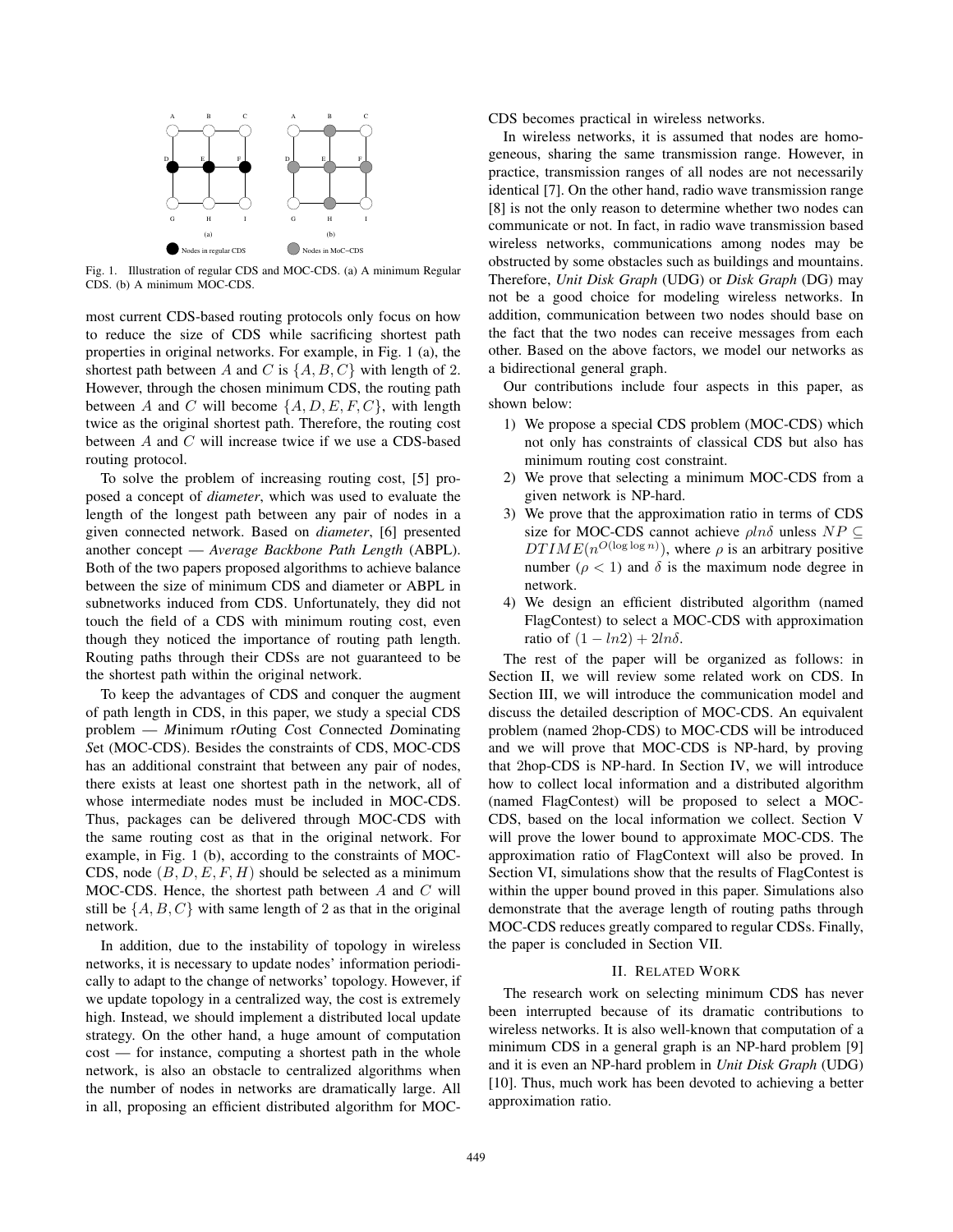We first introduce some centralized algorithms for selecting minimum CDS. We can category centralized CDS algorithms into two types — one is 1-stage and the other is 2-stage. In 2-stage algorithms, the first step is to select a minimum *Dominating Set* (DS) and the second step is to construct a minimum CDS using the technique of Steiner Tree [11]. DS is a subset of nodes in original network, where nodes outside DS have at least one adjacent node inside DS. Different from CDS, subnetwork induced by DS may be disconnected. In contrast, 1-stage algorithms aim to select a CDS directly, skipping the step of finding a DS. In [12], two centralized greedy algorithms were proposed. The first algorithm is 1-stage strategy with approximation ratio of  $2H(\delta)+2$  where  $\delta$  is the maximum node degree in the network and  $H$  is harmonic function. The second strategy proposed in [12] is a 2-stage strategy and yields a approximation ratio of  $H(\delta)+2$ . Later, based on the main idea of [12], Ruan *et al*. [13] made a modification of the selection standard of DS. Therefore, 2-stage is reduced to 1-stage, with approximation ratio of  $3 + ln(\delta)$ . Recently, Min *et al*. [14] applied *maximum independent set* (MIS) to the selection of minimum DS because MIS is also a minimum DS in undirectional graph. Min *et al*. [14] used an approximation algorithm proposed by [15] for selecting MIS to obtain a minimum DS with size of 3.8|OPT<sup>|</sup> + 1.2 and *Steiner Tree with minimum number of Steiner nodes* (ST-MSN) [16][17], was used in the second stage. In [14], Min *et al*. extended the *3*-approximation algorithm in Euclidean plane [16] to a unitdisk graph while keeping the approximation ratio the same. This extended algorithm was applied to construct a Steiner Tree in which terminal points are nodes selected from the first stage. As a result, Min achieved an algorithm for selecting a minimum CDS with size of  $6.8|OPT|$  at most.

Due to the limitations of centralized algorithms mentioned in Section I, many efficient distributed algorithms are proposed for selecting a minimum CDS. Motivated by [18], we can divide unweighted CDS into three categories. The first one is greedy CDS construction. Das *et al.* [19] implemented the two centralized algorithms in [12] in a distributed way. They approximated a minimal CDS  $C^*$  with a performance ratio of  $2H(\delta)+1$  in  $O((n+|C^*|)\delta)$  time, using  $O(n|C^*|+m+nlogn)$ messages, where  $m$  is the cardinality of the edge set. The second one is DS based CDS construction. Most algorithms in this type are divided into two phases. The first phase is to construct a DS using the technique of MIS. And add more nodes to make DS be a CDS in the second phase using the technique of Steiner Tree. Butenko *et al.* [20] proposed a Leader algorithm to achieve an approximation ratio of  $8|OPT|+1$  same as that in [21] with time complexity of  $O(n)$ and message complexity of  $O(n \log n)$ . The last type should be pruning based CDS construction. The main idea of this type is that a CDS is constructed firstly with many more redundant nodes. Then prune the redundant nodes from selected CDS to construct a minimum CDS. A typical algorithm of this type is that proposed in [22]. They achieved an approximation of  $O(n)$  with time complexity of  $O(\delta^3)$ .

Due to the fact that not all nodes are homogenous in



Fig. 2. An example of our network model. (a) A network in which nodes have different transmission ranges and an obstacle exists between *A* and *D*. (b) The corresponding graph.

a network, different nodes may have different transmission ranges. Therefore, [7] studied CDS in Disk Graph (DG).

In addition, CDS has many applications in wireless networks. It can be used in routing [23], broadcasting [24], and topology control [25].

# III. PROBLEM STATEMENT

In the section, we'll introduce communication model using graph theory. We will also define MOC-CDS formally. Moreover, we transfer MOC-CDS into an equivalent problem named 2hop-CDS and prove that they are NP-hard in general graph.

# *A. Network Model*

In wireless networks, nodes may have different transmission ranges. For example, in Fig. 2 (a), nodes  $A, B, C$ , and  $D$  have transmission ranges of  $r_A$ ,  $r_B$ ,  $r_C$  and  $r_D$  respectively, where  $r_D > r_A > r_C > r_B$ . A is out of B's transmission range while  $B$  is in  $A$ 's transmission range. As a result,  $A$  and  $B$ cannot communicate with each other normally because even though  $B$  can receive messages from  $A$ , but  $A$  cannot hear from B. Thus, two nodes can communicate only when each of them is within the other's transmission range. That's why  $A$  and  $C$  can communicate with each other while  $A$  and  $B$ cannot communicate.

Besides transmission range, presence of obstacle can also prevents communications between two nodes. Two nodes with spatial position close to each other may not be able to communicate directly, since radio wave transmission can be obstructed by an obstacle. In [8], Frank *et al.* introduced that obstacles can cause diffraction, scattering, blocking, and reflection. In our paper, we only consider blocking. In Fig. 2 (a),  $\overline{A}$  and  $\overline{D}$  are within each other's transmission range, however, there is a tall wall between  $A$  and  $D$  and the wall prevents radio wave transmission between  $A$  and  $D$ . Therefore, A cannot communicate with D.

Based on the two facts above, we model a network as a connected bidirectional general graph  $G = (V, E)$  in which  $V$  represents node set in network and  $E$  represents link set in network.  $\forall u, v \in V$ , there exists an edge  $(u, v)$  in G if and only if: 1).  $u$  is in  $v$ 's transmission range in the network,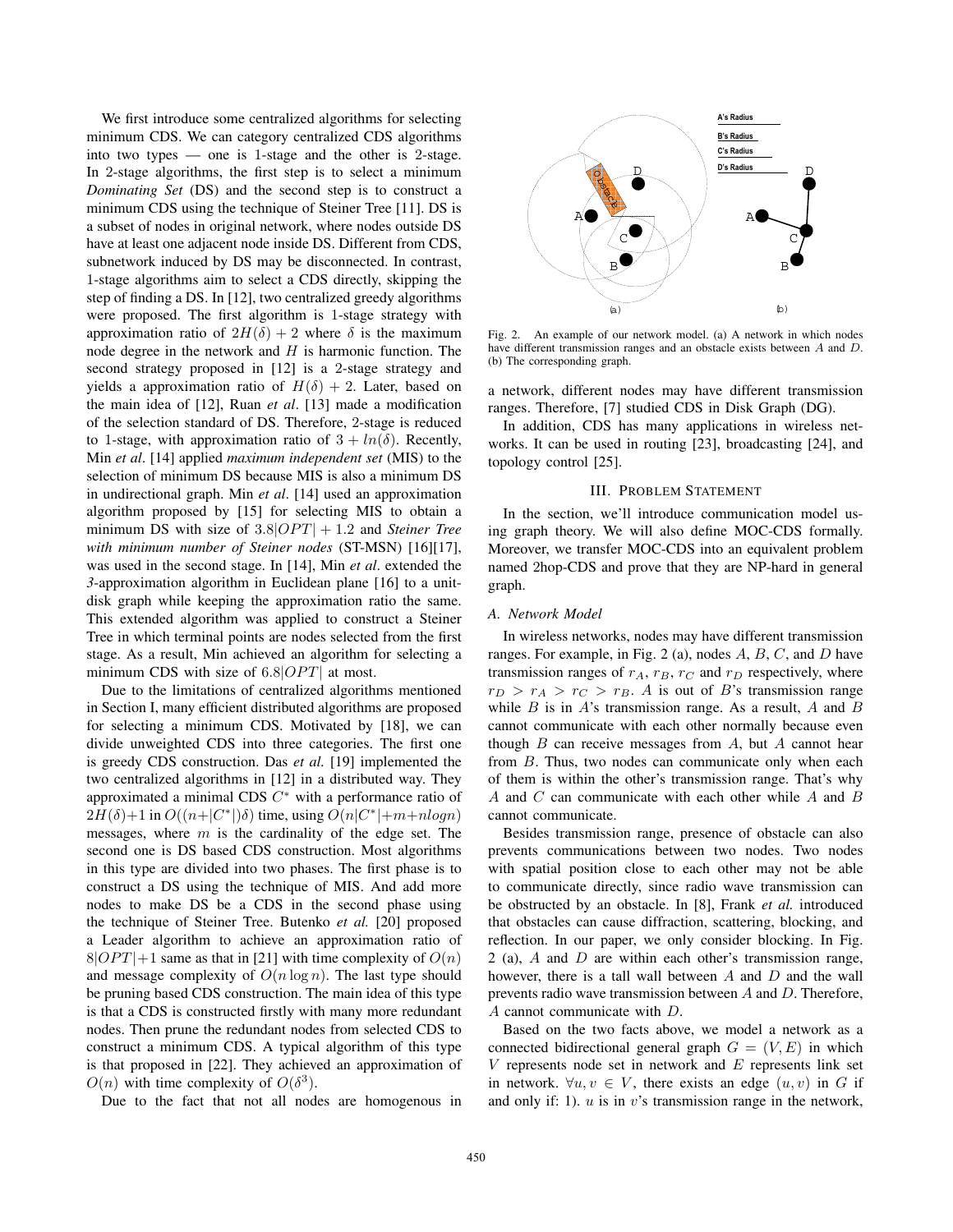2).  $v$  is also in  $u$ 's transmission range, and 3). there is no obstacle preventing radio wave transmission between  $u$  and  $v$ . In Fig. 2(b), a general graph is built up from the network in Fig. 2(a), based on the rules mentioned above. In addition, we assume that the graph corresponding to the network is connected. Given a node set  $D \subseteq V$ , D is said to be connected only when D can induce a connected subgraph from G.

# *B. Problem Definition*

In this paper, a shortest path between  $u$  and  $v$  is a path whose number of hops is the smallest among all paths between  $u$  and  $v$ . Distance between  $u$  and  $v$  is the number of hops on the shortest path between them, denoted as  $H(u, v)$ .  $H(u, v)$  is also viewed as the routing cost between u and v. Let  $p(u, v) =$  $\{u, w_1, w_2, ..., w_k, v\}$  be a shortest path between node u and v.  $H(u, v) = |p(u, v)| - 1$ , where  $|p(u, v)|$  represents the number of nodes in  $p(u, v)$ . All nodes in path  $p(u, v)$  except u and v are intermediate nodes. For nodes  $u$  and  $v$ , there may be more than one shortest paths with the same number of intermediate nodes. Thus, the shortest path set between  $u$  and  $v$  is defined as  $P(u, v)$  including all shortest paths between u and v. For example, in Fig. 1, two shortest paths exist between A and E with  $H(A, E)=2$ . The first shortest path is  $p_1(A, E) =$  ${A, B, E}$ , and the second one is  $p_2(A, E) = {A, D, E}$ , so the shortest path set  $P(A, E) = \{p_1(A, E), p_2(A, E)\}.$ 

MOC-CDS has all features in CDS. Besides those features, MOC-CDS has a special constraint. For any two nodes in a network, there exists at least one shortest path between them, all of whose intermediate nodes on the path should be included in MOC-CDS. Thus, MOC-CDS can be formally defined as follows.

**Definition 1** (MOC-CDS)**.** *The* Minimum Routing Cost Connected Dominating Set *problem (MOC-CDS) is to find a minimum-size node set* D ⊆ V *such that*

- 1)  $\forall u \in V \backslash D, \exists v \in D$ , such that  $(u, v) \in E$ .
- 2) *The induced graph* <sup>G</sup>[D] *is connected.*
- 3)  $\forall u, v \in V$ *, if*  $H(u, v) > 1$ *, then*  $\exists p_i(u, v) \in P(u, v)$ *,*  $p_i(u, v) \backslash \{u, v\} \subseteq D$ .

We do not consider the situation of  $H(u, v)=1$ . The reason is that, our MOC-CDS aims to reduce routing cost. When we select a MOC-CDS no matter in a centralized way or a distributed way, neighbors of  $\forall v \in V$  must be known to v during selection process. As a result, when  $v$  has a packet destined to u, v will not inform adjacent nodes in MOC-CDS to help deliver the packet, because  $v$  knows  $u$  can receive packets from  $v$  directly and no consecutive forwarding will happen. However, once  $H(u, v) > 1$ , consecutive forwardings are needed to deliver packages to the destination node. Thus, a good selection of forwarding nodes will influence on network performance greatly. We hope to select a CDS set with minimum size, but keep the value of  $H(u, v), \forall u, v \in V$ through this CDS the same as that in original graph. It is the goal of MOC-CDS.

In fact, there exists an equivalent problem to MOC-CDS. The equivalent problem is named 2*-hop Shortest Path Con-* *nected Dominating Set* (2hop-CDS). We first introduce what is 2hop-CDS and then we prove that the two problems are indeed equivalent to each other.

#### *C.* 2*hop-CDS Problem*

2hop-CDS is also a CDS. It requires that, for any two nodes with distance equal to 2, there exists at least one shortest path between them, whose intermediate node should be included in 2hop-CDS.

The formal definition is shown in details as follows.

**Definition 2** (2hop-CDS)**.** *The* 2-hop Shortest Path Connected Dominating Set *problem (*2*hop-CDS) is to find a minimum-size* node set  $D^{'} \subseteq V$  such that

- 1)  $\forall u \in V \backslash D'$ ,  $\exists v \in D'$ , such that  $(u, v) \in E$ .<br>2) The induced graph  $C[D']$  is connected
- 2) *The induced graph*  $G[D']$  *is connected.*<br>3)  $\forall u, v \in V$  *if*  $H(u, v) = 2$  *then*  $\exists v(u, v)$
- 3)  $\forall u, v \in V$ *, if*  $H(u, v) = 2$ *, then*  $\exists p_i(u, v) \in P(u, v)$ *,*  $p_i(u, v) \backslash \{u, v\} \subseteq D'$ .

Next, we will show that the MOC-CDS and 2hop-CDS are equivalent to each other by Lemma 1.

**Lemma 1.** *A dominating set* D *is a MOC-CDS if and only if it is a* 2*hop-CDS.*

*Proof:* (1) If *D* is a MOC-CDS, then for any two nodes with hop distance of 2, there exists a shortest path all of whose intermediate nodes belongs to  $D$ . It is trivial that  $D$ is a minimum size solution for 2hop-CDS. Otherwise if we eliminate one node  $u$  from  $D$ , then it is not a MOC-CDS, which means that  $D \setminus \{u\}$  does not satisfy rule 1), 2), or 3) in Def. 1. Easy to prove that  $D\backslash\{u\}$  does not satisfy rule 1), 2), or 3) in Def. 2 either. Thus, <sup>D</sup> is also a 2hop-CDS.

(2) Conversely, assuming D satisfies Def. 2, we show that D also meets Def. 1. Consider a shortest path  $p(u, v) =$  $\{u, w_1, w_2, ..., w_k, v\}$ . Let's consider odd k firstly. According to Def. 2, there exist  $s_1, s_3, ..., s_k \in D$  such that  $\{u, s_1, w_2\}$ ,  $\{w_2, s_3, w_4\}, \cdots, \{w_{k-1}, s_k, v\}$  are shortest paths.  $w_i$  and  $w_{i+2}$  are not adjacent to each other, otherwise we can connect  $w_i$  and  $w_{i+2}$  directly and  $|p(u, v)|$  will reduce. That is,  $p(u, v)$  is not a shortest path between u and v. Let  $p'(u, v) = \{u, s_1, w_2, s_3, ..., w_{k-1}, s_k, v\}$ , which is also a path between u and u (see Fig. 3 as an example). Easy to know that between  $u$  and  $v$  (see Fig. 3 as an example). Easy to know that  $|p(u, v)| = |p'(u, v)|$ . It means that  $p'(u, v)$  is also a shortest<br>nath between u and u. In  $p'(u, v)$  some intermediate nodes path between u and v. In  $p'(u, v)$ , some intermediate nodes<br>are in D while others are not Next, we will use similar way are in  $D$  while others are not. Next, we will use similar way to  $p'(u, v)$  to find a  $p''(u, v)$  whose all intermediate nodes in  $p''(u, v)$  should belong to D. According to Def. 2, there also  $p''(u, v)$  should belong to D. According to Def. 2, there also exist  $s_2, s_4, ..., s_{k-1} \in D$  such that  $\{s_1, s_2, s_3\}, \{s_3, s_4, s_5\},\$  $\cdots$ ,  $\{s_{k-2}, s_{k-1}, s_k\}$  are shortest paths. According to the definition of shortest path  $p''(u, v) = \{u, s_1, s_2, ..., s_k, v\}$  is a shortest path between  $u$  and  $v$  where all intermediate nodes belong to D, since  $|p'(u, v)| = |p''(u, v)|$ . When k is even,<br>proof is similar to the situation of odd k. There exists at least proof is similar to the situation of odd  $k$ . There exists at least one shortest path between  $u$  and  $v$ , having all intermediate nodes included in  $D$ . Next, we need to show that  $D$  is minimum. This is easy to achieve since if we remove a node  $u \in D$ ,  $D \setminus \{u\}$  is not a 2hop-CDS, which does not satisfy rule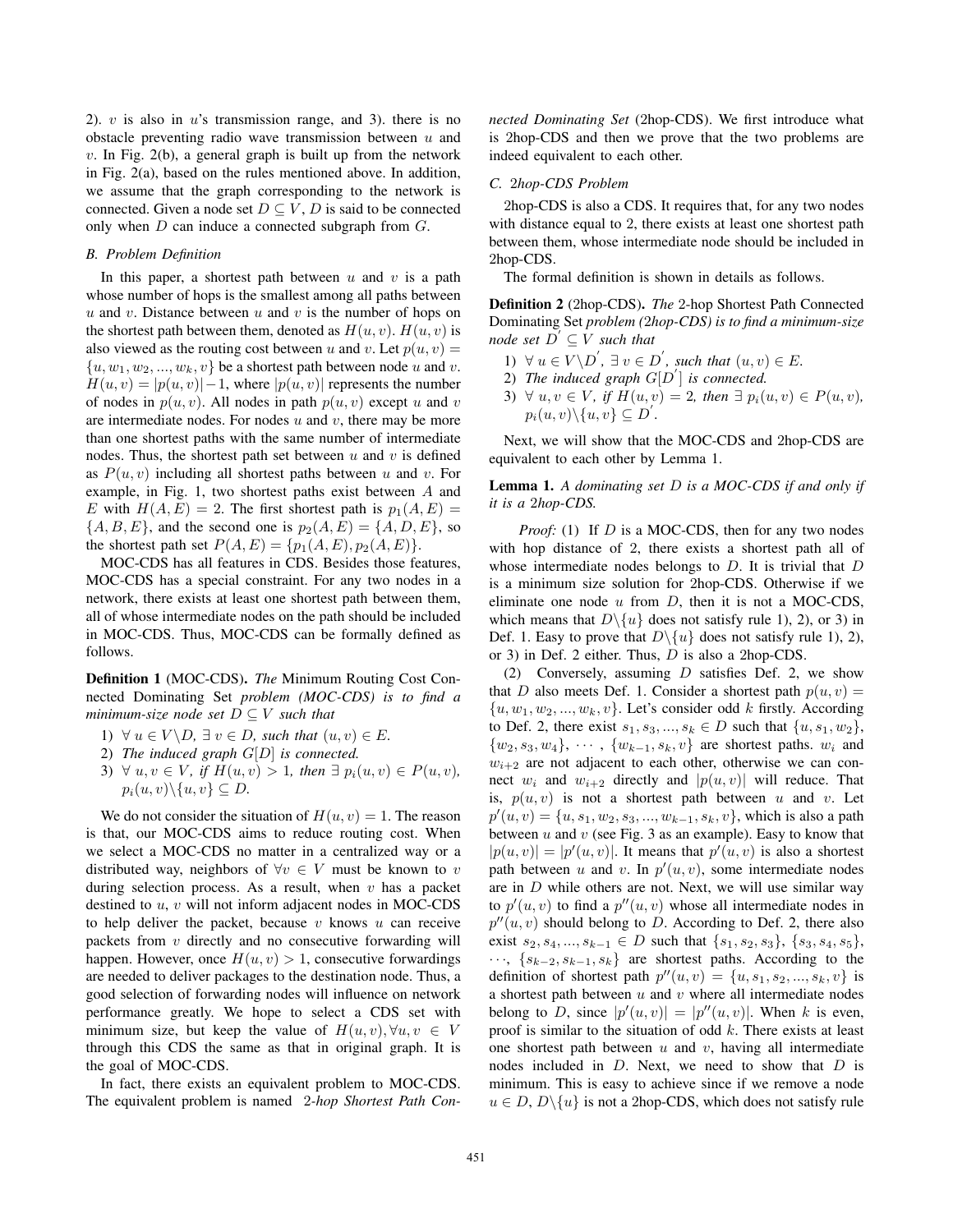

Fig. 3. An example to prove the equivalence of MOC-CDS and 2hop-CDS.



Fig. 4. Reduction from Set-Cover to 2hop-CDS (a) Reduction with  $|C| > 1$ . (b) Reduction with  $|C| = 1$ .

1), 2), or 3) in Def. 2. Thus it cannot satisfy rules in Def. 1, either. Therefore, we conclude that when D meets Def. 2, it also meets Def. 1.

Based on (1) and (2) above, we get that 2hop-CDS and MOC-CDS are equivalent to each other.

In fact, finding a 2hop-CDS cannot be done in polynomial time. Next, we prove that 2hop-CDS in general graph is NPhard. It has already been proved that selecting a minimum Set-Cover is an NP-hard problem [26]. Motivated by this, we construct a reduction from Set-Cover to 2hop-CDS. We first clarify the concept of Set-Cover, given in Def. 3. Then, we will give the proof in Theorem 1.

**Definition 3** (Set-Cover)**.** *Given a collection* C *of subsets of a finite set* X *such that*  $\bigcup_{A \in \mathcal{C}} A = X$ *, find a minimum* subcollection  $A \subset \mathcal{C}$  such that  $\bigcup_{A = X} A = X$  $subcollection \mathcal{A} \subseteq \mathcal{C} \text{ such that } \bigcup_{A \in \mathcal{A}} A = X.$ 

**Theorem 1.** *Selecting a* 2*hop-CDS in general graph is NPhard.*

*Proof:* We first show that 2hop-CDS∈ NP. Given a graph  $G = (V, E)$  and an integer k. The certificate we choose is the 2hop-CDS  $V' \subseteq V$ . The verification algorithm affirms that  $|V'| = k$ , and then it checks, for each pair of nodes  $u, v \in V$ <br>having  $H(u, v) = 2$ ,  $\exists w \in V'$  and  $\{u, w, v\}$  is a path between having  $H(u, v) = 2$ ,  $\exists w \in V'$  and  $\{u, w, v\}$  is a path between  $u$  and  $v$ . This verification can be performed straightforwardly in  $O(n^2)$  — polynomial time.

Next, we prove that 2hop-CDS is NP-hard by showing that Set-Cover $\leq_P 2$ hop-CDS. It is important to note that Set-Cover is NP-hard even for the special case of  $|C| \leq |X|$  in [26]. Our following proof is based on the special case.

For each  $A \in \mathcal{C}$ , we create a node  $u_A$  and for each element  $x \in X$ , we create a node  $v<sub>x</sub>$ . In addition, we create two nodes p and q. Connect p to every  $u_A$  for  $\forall A \in \mathcal{C}$ , connect q to every  $u_A$  for  $\forall A \in \mathcal{C}$ , and also connect q to every  $v_x$  for  $\forall x \in X$ . If and only if  $x \in A$ , an edge between  $v_x$  and  $u_A$  will be added.

p, represent elements  $x, y, z \in X$  respectively,  $u_A, u_B$  represent The resulting graph is denoted as G. In Fig. 4 (a),  $v_x, v_y, v_z$ elements in  $A, B \in \mathcal{C}$  respectively. Edge between  $v_x$  and  $u_A$ represents  $x \in A$ .

> We claim that  $\mathcal C$  has a Set-Cover solution  $\mathcal A$  of size at most k if and only if G has a dominating set of size at most  $k + 1$ satisfying Def. 2.

> (1). We first prove when  $|\mathcal{A}| \leq k$  then we can obtain a D in G having  $|D| \leq k + 1$ . Our claim holds trivially in case of  $|C| = 1$  as shown in Fig. 4 (b). The reason is that,  $A = C$ since only one element  $A \in \mathcal{C}$  such that  $k = |\mathcal{A}| = 1$ . Thus, a 2hop-CDS in Fig. 4 (b) should be  $\{u_A, q\}$ . The size of the minimum 2hop-CDS is 2 which is equal to  $k + 1$ . We next prove correctness of our claim when  $|\mathcal{C}| > 1$ . First, assume C has a Set-Cover  $A$  of size at most k. Then, it is easy to verify that  $D = \{u_A | A \in \mathcal{A}\} \cup \{q\}$  is a connected dominating set<br>of G satisfying 2bon-CDS "Dominating" is because n can of G satisfying 2hop-CDS. "Dominating" is because  $p$  can be dominated by any node in  $\{u_A | A \in \mathcal{A}\}\$ , and any node in  $\{v_x | x \in X\}$  or  $\{u_A | A \in \mathcal{C}\}\$ is dominated by q. "Connected" is because any two nodes in  $\{u_A | A \in \mathcal{A}\}\)$  can be connected through  $q$ .  $q$  is connected to any other node directly. Lastly, we prove that  $D$  is a 2hop-CDS. For any pair of nodes  $m$  and *n* in G with  $H(m, n) = 2$ ,  $p \neq m$ , and  $p \neq n$ ,  $\{m, q, n\}$ must be a shortest path which is obvious in Fig. 4 (a). For a pair of nodes p and m with  $H(p, m)=2$ , m must belong to  $\{v_x|x \in X\} \bigcup \{q\}$ . If  $m \in \{v_x|x \in X\}$ , then there must exist  $A \in \mathcal{A}$  having  $m \in A$ . Thus, an edge between m and  $u_A$  should be in G. Therefore, path  $\{m, u_A, p\}$  should be in G which is also a shortest path between  $m$  and  $p$ . (Existence of A can be proved by contradiction. If no such  $A \in \mathcal{A}$  exists, then  $X \neq \bigcup_{A \in \mathcal{A}} (A)$  which means subcollection  $A$  is not Set-<br>Cover Contradiction happens) If  $m = a$  then for any  $A \in A$ Cover. Contradiction happens.) If  $m = q$ , then for any  $A \in \mathcal{A}$ ,  $(p, u<sub>A</sub>, m)$  is a shortest path. Thus,  $D = {u<sub>A</sub> | A \in A} \bigcup {q}$ <br>is a 2hon-CDS with  $|D| < k+1$ is a 2hop-CDS with  $|D| \leq k+1$ .

> (2). Conversely, suppose that  $G$  has a 2hop-CDS  $D$  of size at most  $k + 1$ , then its corresponding Set-Cover problem has  $|A| \leq k$ . Note that distance between p to  $\forall v \in \{v_x | x \in X\}$ is 2 and every shortest path from p to v must pass a node  $u_A$ for some  $A \in \mathcal{C}$ . Therefore,  $\mathcal{A} = \{A | u_A \in D \text{ and } A \in \mathcal{C}\}\$ is a Set-Cover. For  $A, B \in \mathcal{C}$  with  $A \neq B$ , distance between  $u_A$ and  $u_B$  is 2 and for every shortest path between  $u_A$  and  $u_B$ , but the intermediate node is not in  $\{u_E|E \in C\}$ . This means that there exists a node in D, but not in  $\{u_E|E \in \mathcal{A}\}\.$  Hence,  $|\mathcal{A}| \leq k$ .

> In summary, 2hop-CDS is NP-hard. Based on Lemma 1, MOC-CDS is NP-hard as well.

#### IV. ALGORITHM DESCRIPTION

In this paper, we study networks in which nodes may have different transmission ranges. In a homogeneous network, if one node  $v$  receives messages from node  $w$ ,  $v$  can determine that w is its neighbor and w can receive messages from v. However, in our networks,  $v$  receives messages from  $w$  does not mean  $w$  can receive messages from  $v$ . Only when two nodes can receive each other's messages, the two nodes can be neighbors. To maintain 1-hop neighbor information for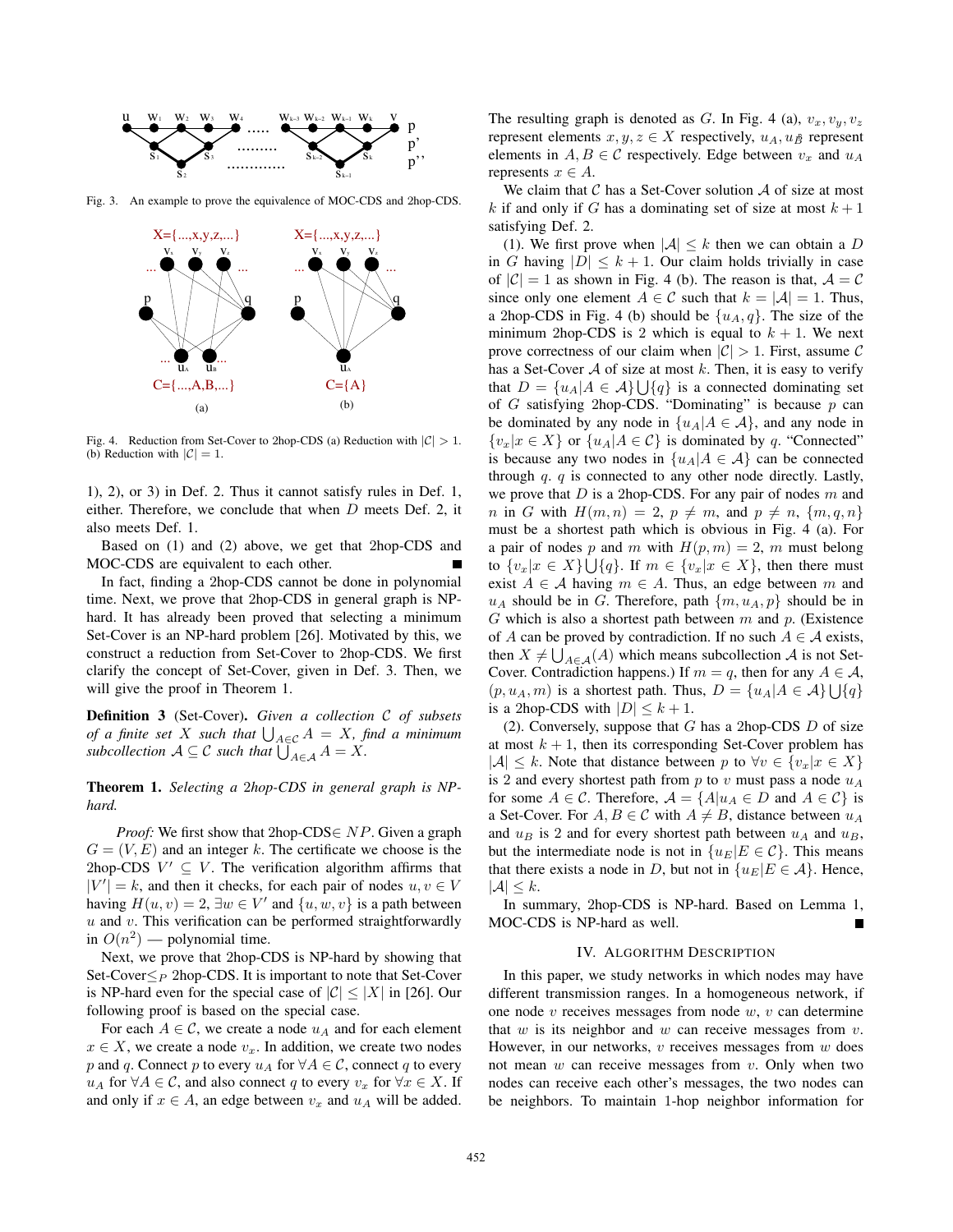every node, 2-round "Hello" message is needed. After 1-hop information is collected, one more round of "Hello" message is needed to construct 2-hop inforamtion. Before introducing our algorithm, we first show how to maintain neighbor information as follows.

### *A. Neighbor Information Maintenance*

 $N_{in}(v)$  is used to denote the set of nodes from which node v can receive messages. In contrast,  $N_{out}(v)$  denote the set of nodes which can receive messages from v, and  $N(v) =$  $N_{in}(v) \cap N_{out}(v)$ . At the beginning, every node knows nothing of others. Each node  $v$  sends periodical "Hello" messages out. "Hello" message is piggybacked with v's id,  $N_{in}(v)$ , and  $N_{out}(v)$ . At first,  $N_{in}(v)$  and  $N_{out}(v)$  are empty. v can construct its  $N_{in}(v)$ . In the following round, by exchanging non-empty  $N_{in}(v)$ , if v receives  $N_{in}(w)$  and  $v \in N_{in}(w)$ , then add w to  $N_{out}(v)$ . Once we collect  $N_{in}(v)$  and  $N_{out}(v)$ ,  $N(v)$  can be obtained trivially.

Technically,  $N^2(v) = N(v) \bigcup \bigcup_{u \in N(v)} N(u)$ . According to  $\mathbb{R}^{2(v)}$ , we can decide whether two nodes u and w in  $N(v)$  have  $N^2(v)$ , v can decide whether two nodes u and w in  $N(v)$  have a link  $(u, w)$ . In the last round, 2-hop neighbor information can be collected based on 1-hop neighbor information which has already been collected. In this round, if v receives  $N(w)$ , then v adds  $\{u|u \in N(w) \wedge u \notin N(v)\}\)$  to  $N^2(v)$ .

Finally, we can collect 1-hop and 2-hop neighbor information for all nodes in a network.

## *B. FlagContest*

The reason we introduce 2hop-CDS is because 2hop-CDS only considers shortest paths with length of 2, so that we can design an algorithm based on local information. On the contrary, in MOC-CDS, the whole topology may be needed to find a shortest path between some two nodes. As a result, it is difficult to find an efficient distributed algorithm for MOC-CDS. Fortunately, we find an equivalent problem 2hop-CDS which can be solved in localized way, then the localized solution also applies to MOC-CDS.

The basic idea of FlagContest is a greedy strategy. Each node  $v$  has to fight with its neighbors for a "flag". According to the 2-hop neighbor information of  $v, v$  can compute the times it can act as an intermediate node of other two nodes u and w where  $H(u, w) = 2$ , denoted as  $f(v)$ . v will send flag to the node with highest  $f(u)$ , where  $u \in N(v) \cup \{v\}$ . When and only when one node collect all flags from its neighbors, then it will be selected as a node in 2hop-CDS. Therefore, we name this algorithm *FlagContest*. Flag contests only happen among neighbors. Therefore, FlagContest is distributed since each node can make decision only based on its 2-hop neighborhood information.

Before introducing FlagContest, we first introduce some definitions used in the algorithm. For a given graph  $G =$  $(V, E)$ , assign each node v a unique id, denoted as  $id(v)$ . id is used for pruning redundant tie in Step 2. Each node v has a storage  $P(v)$ . Initially,  $P(v) = \{(u, w) | u, w \in$  $N(v)$  and  $H(u, w) = 2$ . Algorithm will stop when  $P(v) =$  $\phi$ ,  $\forall v \in V$ . The algorithm description is given in Alg. 1.



Fig. 5. (a) Illustration of forwarding. (b) Proof of correctness of FlagContest.

# **Algorithm 1 distributed Selection of MOC-CDS &** 2**hop-CDS (FlagContest)**

- **Step 1.** Each node v with nonempty  $P(v)$ , calculates  $f(v)$  =  $|P(v)|$  and sends  $f(v)$  to its neighbors;
- **Step 2.** Each node v computes maximum value m among received  $f(u)$ 's from its neighbors in Step 1 (including itself). Choose a neighbor u with  $|f(u)| = m$  and send a flag to  $u$ . If there are more than one such  $u$ , then break tie by choosing the one with highest id;
- **Step 3**. If a node v receives flags from all its neighbors, then change color to black and send  $P(v)$  to all of its neighbors. Lastly, set  $P(v) = \phi$ ;
- **Step 4**. If a node u receives  $P(v)$  from some neighbor v, then pass  $P(v)$  to all neighbors of u;
- **Step 5**. If a node u receives  $P(v)$  from a neighbor w in Step 4, then compute union U of such  $P(v)'s$  and update<br> $P(v)$  by setting  $P(v) \leftarrow P(v) - U$  $P(u)$  by setting  $P(u) \leftarrow P(u) - U$ .

At the end of algorithm, output the set of all black nodes which is a 2hop-CDS, also a MOC-CDS.

According to Alg. 1, if  $v$  is selected as a node in MOC-CDS, then only those nodes in  $N(v) \bigcup \{v\}$  need to send out  $P(v)$  to their neighbors. That is when and only when a node  $P(v)$  to their neighbors. That is, when and only when a node u receives  $P(v)$  directly from v, u needs to forward  $P(v)$  to others. For example, in Fig.  $5$  (a), suppose v will be selected as black, then  $P(v) = \{(u, w), (w, t)\}\$  will be sent out from v. When w receives  $P(v)$ , it will forward  $P(v)$  to its neighbors. However, since x cannot receive  $P(v)$  directly from v, x does not need to forward  $P(v)$ . The reason is that, there are two kinds of neighbors of x. One is the neighbors which are also  $v$ 's neighbors (e.g. in Fig. 5 (a), t is a neighbor of v and is also a neighbor of  $x$ ). The situation change of  $v$  will directly affect such kind of neighbors once v sends  $P(v)$  to them. The other one is the neighbors which do not contain any pair of nodes in  $P(v)$  in their "P" sets, that is  $P(v) \bigcap P$  (neighbor of  $x = \phi$ ,<br>referring to  $\chi$  in Fig. 5.(a),  $P(x) = f(s, x) \bigcap P(u) = \phi$ . No referring to z in Fig. 5 (a).  $P(z) = \{(s, x)\} \bigcap P(v) = \phi$ . No<br>action will be taken in z's view, even though it receives  $P(v)$ . action will be taken in z's view, even though it receives  $P(v)$ . This means the situation change of  $v$  will not affect this kind of neighbors. Therefore, forwarding of  $P(v)$  at x's view will be useless.

Fig. 6 shows a large scale example in a  $9 \times 8$  area. 20 nodes are deployed in the area. Transmission range may vary from node to node. Dark nodes, as shown in the figure represent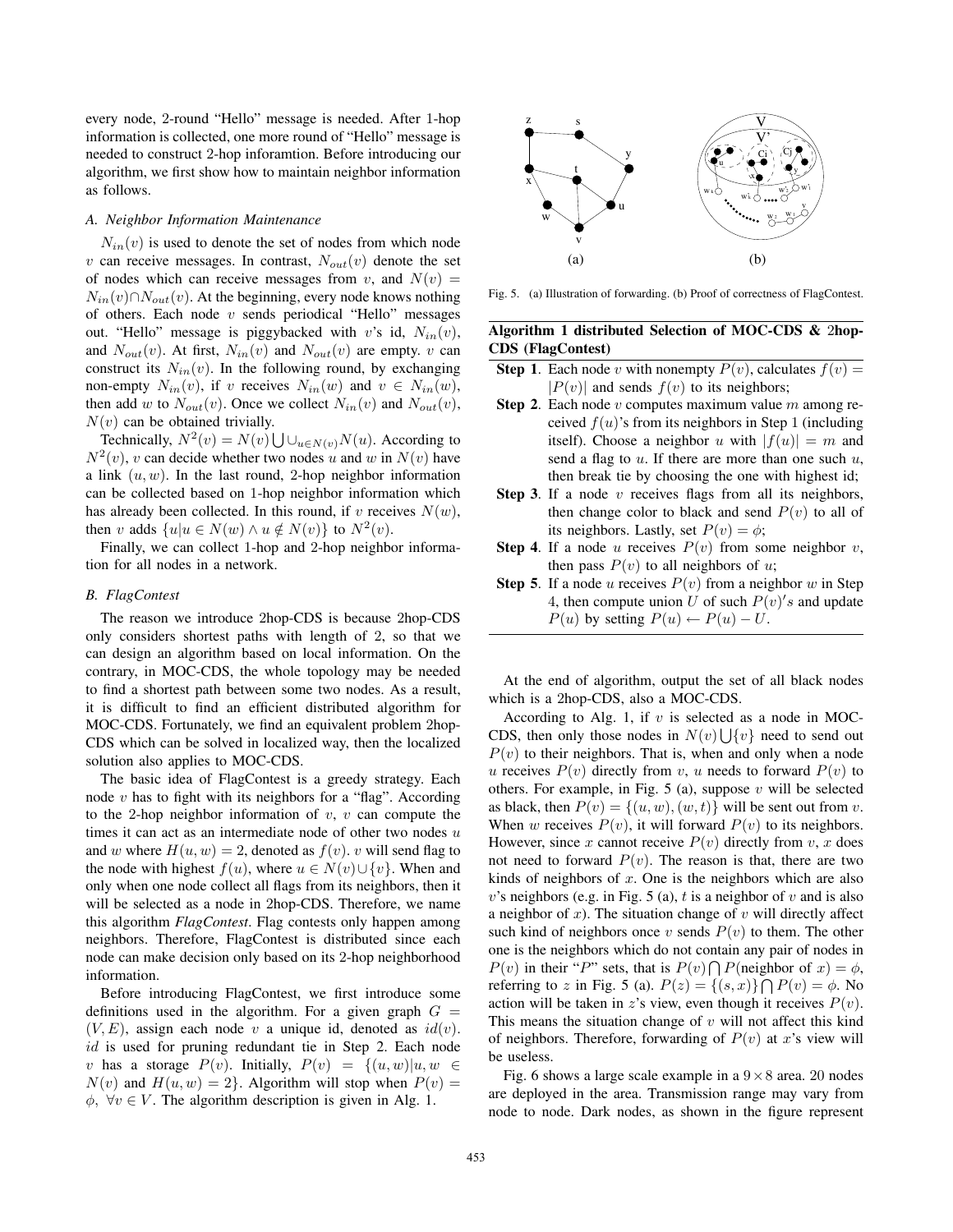

a MOC-CDS obtained by FlagContest. In the resultant graph, there are 9 members in the selected MOC-CDS. In the first round, every node v calculates  $f(v)$ , and send  $f(v)$  to its neighbors. For example, when node 2 receives all "f" values from its neighbors, it finds that node 5 has the biggest "f", so it sends a flag to node 5. Similarly, node 0, 6, 7, and 16 also send flags to node 5 because node 5 has the biggest " $f$ " from their viewpoints. After node 5 collects flags from all its neighbors, it will be colored as black, according to Step 3 in Alg. 1. Using the same strategy, we find that node 14 will also be colored as black in the first round. Then,  $P(5) = \{(0, 2), (0, 6), (0, 7),\}$  $(0, 16), (2, 6), (2, 16), (6, 16), (7, 16)$  and  $P(14) = \{(8, 9),$  $(8, 10), (8, 19), (9, 10), (9, 19), (10, 19)$  will be sent to their neighbors respectively. After this,  $P(5)$  and  $P(14)$  will be set as empty. Nodes 0, 2, 6, 7, and 16 will forward  $P(5)$  they receive to their neighbors while nodes 8, 9, 10, and 19 will forward  $P(14)$  to their neighbors. Here, we use node 7 as an example to show how nodes update their set "P". When node 7 receives  $P(5)$ , it will recalculate  $P(7)$ . Originally,  $P(7) =$  $\{(2,6)\}\)$ , which is included in  $P(5)$ , so we will delete  $(2,6)$ from  $P(7)$ . Finally,  $P(7) = \emptyset$ . All nodes receive  $P(5)$  or  $P(14)$  will update their set "P"s like node 7. Till now, the first round is done. Since not all nodes' set " $P$ "s are empty, the following rounds will continue till all " $P$ "s are empty.

## V. THEORETICAL ANALYSIS

In this section, we will prove the correctness and calculate the approximation ratio of FlagContest algorithm. We also prove that the approximation ratio of MOC-CDS cannot achieve  $\rho ln\delta$  unless  $NP \subseteq DTIME(n^{O(\log \log n)})$ , where  $\rho$ <br>is an arbitrary positive number  $(\rho < 1)$  and  $\delta$  is the maximum is an arbitrary positive number ( $\rho$  < 1) and  $\delta$  is the maximum node degree in network. Firstly, we will prove that all black nodes colored by Alg. 1 construct an MOC-CDS.

**Theorem 2.** *Given a graph*  $G = (V, E)$ *, FlagContest will select a node set* V' *satisfying three rules in Def. 2.* 

*Proof:* This proof uses method of contradiction based on the fact that Alg. 1 stops normally when  $P(v) = \phi$ ,  $\forall v \in V$ .

Firstly, we prove that all nodes outside  $V'$ , as white nodes shown in Fig. 5 (b), can be dominated by nodes in  $V'$ . On the

contrary, assume v is not dominated by V', then  $H(v, u) \ge$ <br>  $2 \forall u \in V'$  Find a nearest u to u from V' Choose a  $p(v, u)$ 2,  $\forall u \in V'$ . Find a nearest u to v from V'. Choose a  $p(v, u) =$ <br>  $\{v, w\}$   $\leq P(v, u)$  Since  $H(v, u) \geq 2$  there exist at  $\{v, w_1, ..., w_k, u\} \in P(v, u)$ . Since  $H(v, u) \ge 2$ , there exist at least one  $w_1$ , such that  $w_1 \neq v$ , and  $w_1 \neq u$ . Thus, we have  $(v, w_2) \in P(w_1)$ , or  $(v, u) \in P(w_1)$ , which means  $P(w_1) \neq$  $\emptyset$ . This contradicts to  $P(v) = φ$ , ∀v ∈ V. Therefore, V' should be a dominate set.

Next, we prove that  $G[V']$  is connected. Similarly, assume  $V'$  is not connected. Denote every connected compo- $G[V']$  is not connected. Denote every connected components in  $V'$  as  $C$ . Find one pair of disconnected nodes nents in  $V'$  as  $C_i$ . Find one pair of disconnected nodes in  $G[V']$  as  $x \in C_i$  and  $y \in C_j$   $(i \neq j)$ , such that the distance between  $x$  and  $y$  are the shortest among all the distance between  $x$  and  $y$  are the shortest among all pairs of connected components in  $G[V']$ . Then choose one<br>  $p(x, y) = \{x, y' \mid y \in P(x, y) \text{ and } y \in V\}$  $p(x, y) = \{x, w'_1, ..., w'_k, y\} \in P(x, y)$ , we have  $w'_i \in V \setminus V'$ <br>(1 < *i* < *k*) shown in Fig. 5 (b) Similarly there exists at  $(1 \le i \le k)$ , shown in Fig. 5 (b). Similarly, there exists at least one  $w'_1$ , such that  $w'_1 \neq x$ , and  $w'_1 \neq y$ . Now we have  $(x, w') \in P(w')$  or  $(x, w) \in P(w')$  otherwise x and  $w'$  will  $(x, w_2') \in P(w_1')$  or  $(x, y) \in P(w_1')$ , otherwise x and  $w_2'$  will<br>connect directly which means  $p(x, y)$  is not a shortest nath connect directly, which means  $p(x, y)$  is not a shortest path. Or x and y will connect directly. However, now  $P(w_1') \neq \emptyset$ ,<br>which violates the strategy of ElagContest, Therefore,  $C[V']$ which violates the strategy of FlagContest. Therefore,  $G[V']$ <br>should be connected should be connected.

Lastly, we check whether every pair of nodes with distance 2 having at least one intermediate node colored black. If two nodes  $u, v \in V$  having  $H(u, v) = 2$  and no intermediate node w of any path between u and v belongs to V', then  $P(w)$ <br>should not be empty. This contradicts to  $P(w) = \phi_0 \forall w \in V$ should not be empty. This contradicts to  $P(v) = \phi$ ,  $\forall v \in V$ .

Therefore,  $V'$  selected by FlagContest satisfies three rules in Def. 2.

In [26], Feige proved that for Set-Cover problem, there does not exist a polynomial-time approximation with performance ratio  $\rho \ln n$ , where  $\forall \rho < 1$  and n is number of elements in C, unless  $NP \subseteq DTIME(n^{O(\log \log n)})$ . Based on [26], we show that there exists a lower bound that no polynomial time show that there exists a lower bound that no polynomial time algorithm can achieve for MOC-CDS in Theorem 3.

**Theorem 3.** *Neither MOC-CDS nor* 2*hop-CDS has polynomial-time approximation with performance ratio* <sup>ρ</sup> ln <sup>δ</sup> *where* <sup>∀</sup>ρ < 1 *and* <sup>δ</sup> *is the maximum node degree of input graph, unless*  $NP \subseteq DTIME(n^{O(\log \log n)})$ *, for sufficient arge n and ont i large*  $n$  *and*  $opt_A$ *.* 

*Proof:* Based on proof of Theorem 1, an immediate corollary of our claim is that optimal Set-Cover  $A$  contained in C has size  $opt_A$  if and only if optimal MOC-CDS D of corresponding G has size of  $opt_D = opt_A + 1$ . We next use contradiction method to prove that MOC-CDS cannot have approximation algorithm with a performance ratio of  $\rho \ln \delta$ ,  $\forall \rho < 1$ .

Assume G has a polynomial-time approximation solution D' for 2hop-CDS with size at most  $(\rho \ln \delta)(opt_D)$  for some constant  $\rho$  < 1. The solution and ratio can also be applied to MOC-CDS. Note that we assume in Fig. 4,  $|\mathcal{C}| \leq n$ where  $n = |X|$ , and node q has the biggest degree in G obviously. Thus,  $\delta = |\mathcal{C}| + |X| < 2n$ . Based on Theorem 1's proof, when MOC-CDS in G has a solution with size of  $k$  at most, corresponding Set-Cover problem should have a solution with size of  $k - 1$ . Thus, we can find a polynomial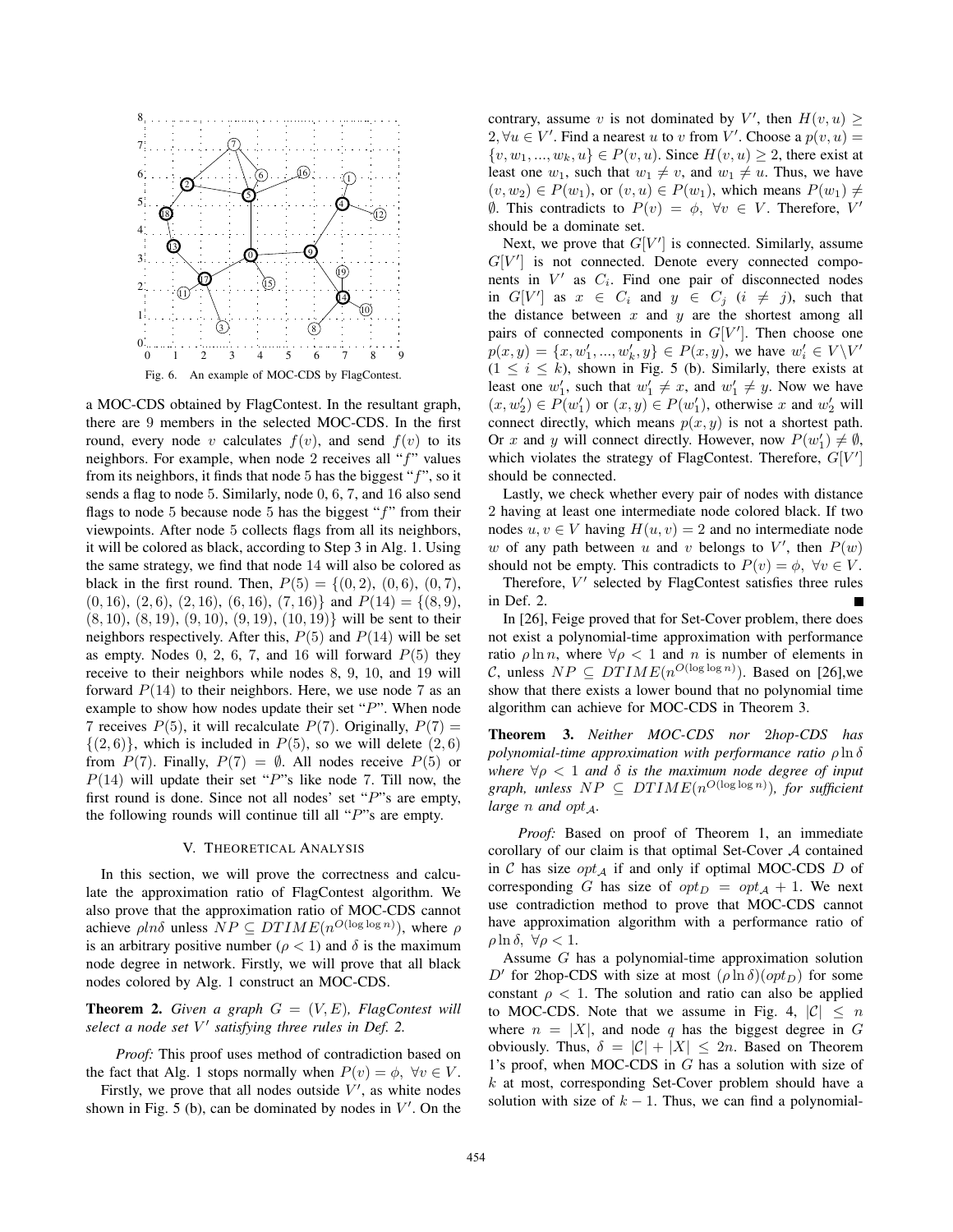time approximation solution for Set-Cover with size at most  $(\rho \ln \delta)(\rho p t_D) - 1 < (\rho \ln 2n)(\rho p t_A + 1) < 0.5(\rho + 1) \ln n \times$  $opt_A$  for sufficiently large n and sufficiently large  $opt_A$ . (Note: for any constant  $\alpha$ , we can check in polynomial-time whether  $opt_D \leq \alpha$  and if it is true,  $opt_A$  can be determined at the same time.) This implies that  $NP \subseteq DTIME(n^{O(\log \log n)})$ which has proved to be wrong. Therefore, assumption  $G$  has a polynomial-time approximation solution  $D$  with size at most  $(\rho \ln \delta)(\omega p t_D)$  for some constant  $\rho < 1$  is incorrect. All in all, Theorem 3 is proved.

We reduce Set-Cover problem to 2hop-CDS to prove a lower bound of MOC-CDS problem. Next, we will show there exists a polynomial time approximation with an upper bound performance ratio of MOC-CDS problem by converting 2hop-CDS to hitting set problem. If we can prove this upper bound of 2hop-CDS, then this upper bound is also applied to MOC-CDS.

**Theorem 4.** *A polynomial time approximation algorithm can be designed for* 2*hop-CDS with performance ratio of* (1 <sup>−</sup> ln 2) + 2 ln <sup>δ</sup> *at most, where* <sup>δ</sup> *is the maximum node degree of input graph.*

*Proof:* For each pair of nodes  $(u, v)$  with distance 2, define  $m(u, v) = \{w | \{u, w, v\}$  is a path. Now, finding a minimum 2hop-CDS problem becomes finding a minimum hitting set [27], in  $U = \{ \bigcup m(u, v) | u, v \in V \}$ . That means if we can find a minimum hitting set for a  $m(u, v)$ , the minimum hitting set is also a minimum solution to 2hop-CDS and MOC-CDS. In [27], the author proposed a greedy algorithm for finding a minimum hitting set with the performance ratio of  $1 + \ln \gamma$  at most, where  $\gamma$  is the maximum number of  $m(u, v)$ 's that a node can appear. In addition, by deducing 2hop-CDS to hitting set problem, we have  $\gamma \leq \delta(\delta - 1)/2$ . As a result,  $1 + \ln \gamma \leq (1 - \ln 2) + 2 \ln \delta$ . Therefore, there exists a ploynomial time approximation algorithm for selecting a minimum MOC-CDS with performance ratio of  $(1 - \ln 2) + 2 \ln \delta$  at most.

Next, we need to prove Alg. 1 has the same bound.

**Theorem 5.** *Alg. 1 (FlagContest) produces approximation solution with performance ratio*  $H((\delta))$ *, where* H is the<br>Hamonic function and  $\delta$  is the maximum node degree of input *Hamonic function and* δ *is the maximum node degree of input graph.*

*Proof:* Let  $P_0(v)$  be the initial  $P(v)$  and  $X = \bigcup_{v \in V} P_0(v)$ . Then problem of Def. 2 is equivalent to Set- $\bigcup_{v \in V} P_0(v)$ . Then problem of Def. 2 is equivalent to Set-<br>Cover problem with base set X and collection  $C = {E_0(y)|_v \in \mathbb{R}^{n \times n}}$ Cover problem with base set X and collection  $C = {P_0(v)|v \in \mathbb{R}^n}$ V }. Suppose  $D^*$  gives the minimum solution  $\{P_0(v)|v \in D^*\}$ to the Set-Cover problem of  $X$  and  $C$ . We partition  $X$  into subsets  $X(v)$  for  $v \in D^*$  such that  $\forall X(v), X(v) \subseteq P_0(v)$ .

Consider  $v \in D^*$ . Denote  $f_0 = X(v)$  before the first round. We will make a charge to  $(u, w) \in X(v)$  when  $(u, w)$ is removed from  $P(v)$  during the computation of distributed algorithm. When u is colored in black, we charge  $1/f(u)$  to  $\forall (w, y) \in P(u).$ 

Suppose that at the end of Step. 5 in Alg. 1 in the first round,  $f_0 - f_1$  elements of  $X(v)$  are charged. Then  $\forall (u, w) \in X(v)$ 



Fig. 7. Illustration of Bound of size of MOC-CDS in General Networks.



Fig. 8. Comparison of Average Routing Path Length and Maximum Routing Path Length in DG Networks between FlagContest and TSA.

is charged by the value at most  $1/f_0$ . The total charge for those  $f_0 - f_1$  removed elements is at most  $(f_0 - f_1)/f_0$ .

Similarly, let  $f_i$  be the number of uncharged elements in  $X(v)$  at the end of Step 5 in the *i*th round. Then the total charge to elements of  $X(v)$  is at most  $(f_{i-1} - f_i)/f_i$ .

Suppose  $f_k = 0$ . Then all elements of  $X(v)$  are charged at total value as follows:

$$
\sum_{i=0}^{k-1} \frac{f_i - f_{i+1}}{f_i} \le \sum_{i=1}^{f_0} \frac{1}{i} = H(f_0) \le H(\binom{\delta}{2}) \tag{1}
$$

Note that when a node  $v$  is colored in black, the total value of charging to  $P(v)$  is one. Therefore, the total value charging to elements of  $X$  is exactly the number of black nodes at the end of distributed algorithm. This number is bounded by  $H((\begin{smallmatrix} \delta \\ 2 \end{smallmatrix})) \times |D^*|.$ 

# VI. SIMULATION

This part includes two subparts. The first one evaluates whether the size of MOC-CDS obtained from FlagContest is under the upper bound we have already proved. The second one evaluates FlagContest by comparing MOC-CDS with traditional CDS without shortest path constraint. We compare them in terms of *Maximum Routing Path Length* (MRPL) and *Average Routing Path Length* (ARPL). In the simulations, if node s in a network has a package to  $d$ , s will send the package to its adjacent nodes in the CDS, and a shortest path in the CDS will be chosen to forward the package to  $d$ 's adjacent nodes in CDS, that is, forwarding is done within CDS. MRPL is defined as the maximum routing path length in the network, while ARPL is defined as the average length of routing paths in the network.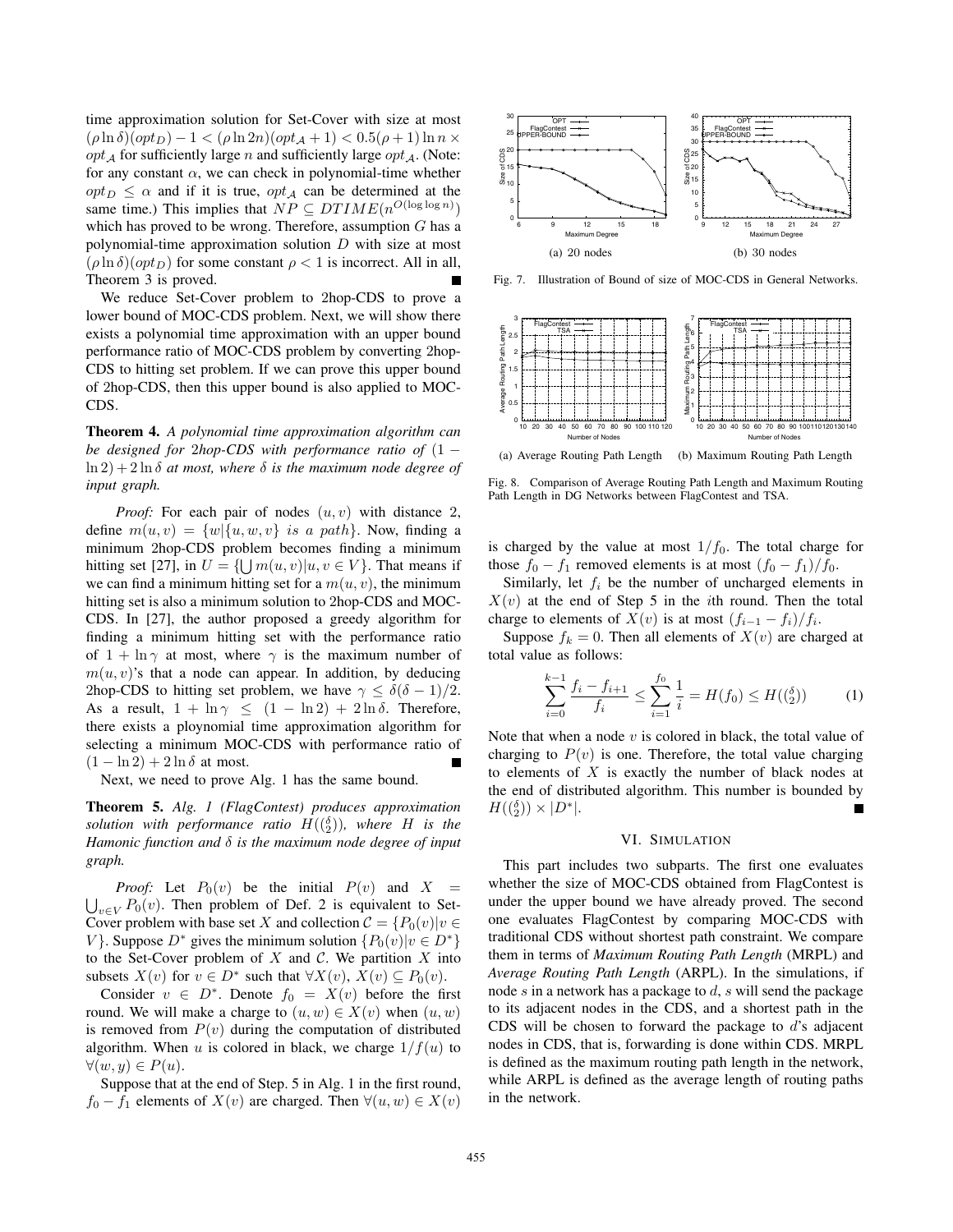

Fig. 9. Comparison of Maximum Routing Path Length among CDS-BD-D, SAUM06, ZJH06, and FlagContest in UDG Networks.



Fig. 10. Comparison of Average Routing Path Length among CDS-BD-D, SAUM06, ZJH06, and FlagContest in UDG Networks.

### *A. Simulation Environment*

To evaluate FlagContest, we test three types of networks. The first type is a network in which nodes may have different transmission ranges and obstacles may obstruct communications among nodes. This type is named General Network because this type can be modeled as a general graph. In General Networks, we show that FlagContest is under the upper bound we have proved above. The second type is a network in which different transmission ranges are allowed, however, obstacles are not considered. The second type is named DG Network since this type can be modeled as a disk graph. In DG Network, we will compare FlagContest with TSA [7]. The last one is an ideal one in which all nodes should have the same transmission ranges and no obstacle exists. This one is named UDG Network because it can be modeled as a unit disk graph. In UDG Network, FlagContest will be compared with CDS-BD-D [6], FKMS06 [28], and ZJH06 [29].

*1) General Network:* To simulate network of this category, n nodes are randomly deployed to a fixed area of  $100m \times 100m$ . Since we have to use brute-force search, we can only get optimal solution when network size is limited  $(n = 20 \text{ or } n = 30)$ . For a certain *n*, the maximum degree of a network can vary from 1 to  $n - 1$ . Here, once we fix a certain  $n$  and a maximum degree, we generate 100 instances. Nodes are assigned a transmission range randomly. Definitely, we have to generate a connected network as our input. We take the average value among 100 instances as our results.

*2) DG Network:* To simulate networks of this category, n nodes are randomly deployed to a fixed area of  $800m \times 800m$ .  $n$  varies from 10 to 120 with increment of 10. Each node  $v$ is randomly assigned a transmission range  $r \in [r_{min}, r_{max}]$ , where  $r_{min} = 200m$  and  $r_{max} = 600m$ . For each value of n, 1000 network instances are investigated. Results of the same <sup>n</sup> are averaged among 1000 instances.

*3) UDG Network:* To simulate network of this category, n nodes are deployed randomly in a fixed area of  $100m \times 100m$ and all nodes have the same transmission range.  $n$  is incremented from 10 to 100 by 10, while transmission range varies among  $15m$ ,  $20m$ ,  $25m$ , and  $30m$ . For a certain n and transmission range, 100 instances are generated. Results are averaged among 100 instances.

# *B. Simulation Results*

Fig. 7 shows that the size of MOC-CDS selected by FlagContest is significantly less than the upper bound and very close to that of the optimal solution. Note the bigger the maximum degree is, the smaller size of MOC-CDS is. The reason is that a node with bigger degree can be an intermediate node of more shortest paths between pairs of nodes, which can reduce the size of CDS greatly.

Fig. 8 shows that the MRPL and the ARPL of FlagContest are smaller than those of TSA. This illustrates that our FlagContest can also work well in DG Network. From this figure, the ARPL of FlagContest is about 12.5% less than that of TSA while the MRPL of FlagContest is about 20% less than that of TSA. TSA tends to include nodes with larger transmission range in CDS. However, large transmission range does not necessarily mean big node degree which is a selection criteria of FlagContest.

Fig. 9 and Fig. 10 show that FlagContest is also efficient in UDG Networks. As shown in Fig. 9 and Fig. 10, the MRPL of FlagContest is about 20%-40% better and the ARPL of FlagContest is around 10%-30% better, when the number of nodes exceeds 30. Note ARPL and MRPL increase firstly and